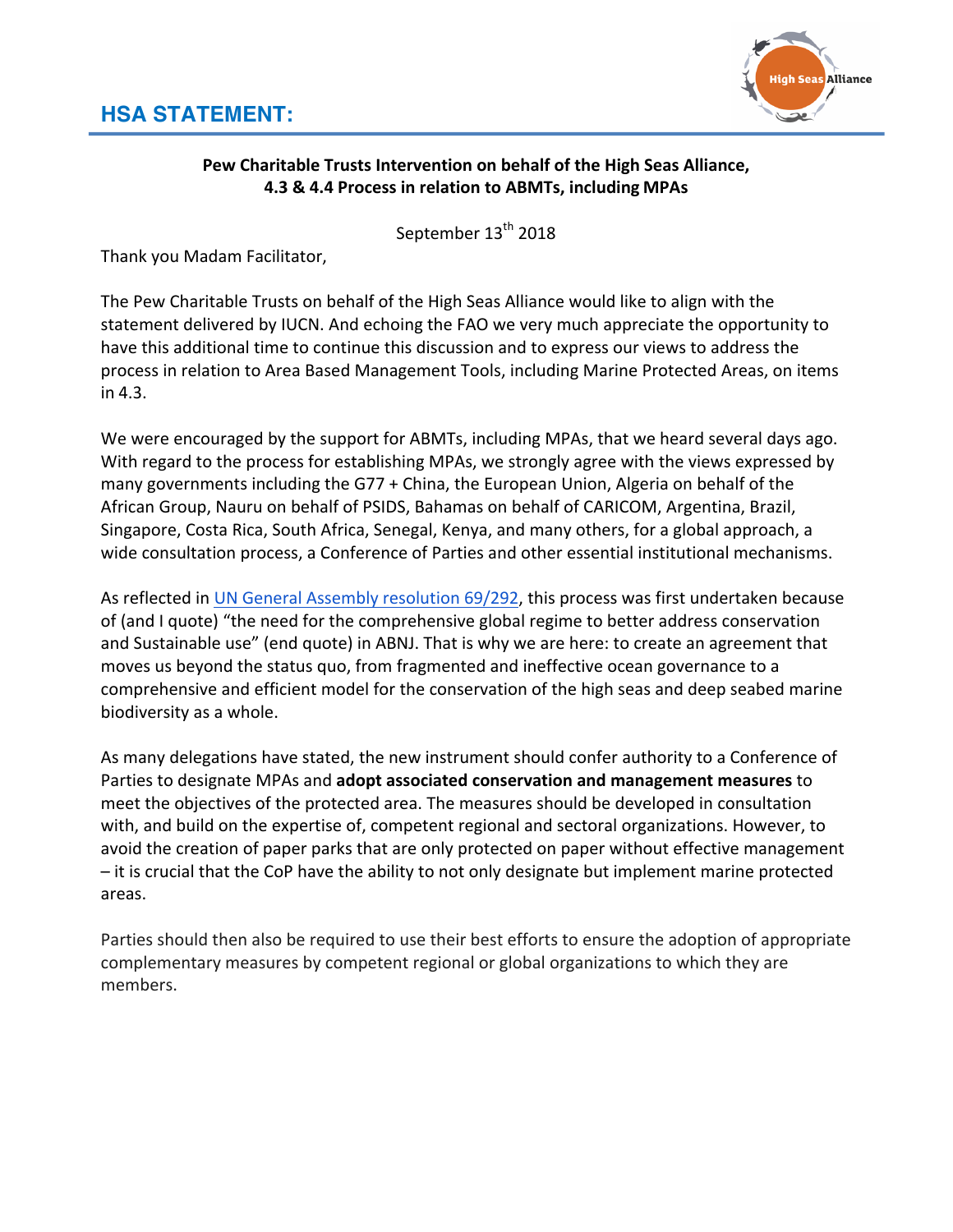After the consultation process and based on the recommendation by a Scientific Committee, the proposal would be submitted to the **CoP for a decision**, which should be taken by (qualified) majority voting, if consensus is not possible.

These are the key points we would like to make and we will submit our full submission to Papersmart.

### Thank you Madam Facilitator

#### *(note: the longer intervention for Papersmart is appended at the end of this shorter intervention)*

Only a global approach to the designation and implementation of MPAs, including MPA networks, can ensure coherence, consistency and appropriate levels of protection across the full range of biodiversity and ecosystems in ABNJ.

The new instrument should confer authority to the CoP, via its Parties, to designate MPAs, in particular marine reserves, in ABNJ and for its Parties to adopt associated conservation and management measures to meet the objectives of the protected area. These measures should be developed in consultation with, and building on the expertise of, competent regional and sectoral organizations.

#### We see the following details roles and responsibilities in relation to MPAs:

For Proponents: States Parties, with the option for Observers to the Instrument, including Intergovernmental Organizations and Civil Society, to co-sponsor.

For Identification of areas: Proponents identify potential MPAs that meet the objective.

For Proposals: MPA Proposals should be formulated on the basis of the best available scientific information, follow an ecosystem approach and the precautionary principle, and should, at a minimum, include the following elements: spatial boundaries, conservation objectives, description of activities, proposed management and monitoring plans and consultation recommendations.

Consultation on and assessment of proposals: Proposal developed by proponents is submitted to the CoP for time-bound public consultation with all relevant stakeholders, including other competent organizations and frameworks with competence over activities within the boundaries of the MPA, relevant intergovernmental organizations and stakeholders. The (updated) proposal is submitted to the committee established under the new Instrument for scientific/technical review and then forwarded to the CoP for a decision, which should be based on the recommendations of the Scientific Committee.

Decision-making: Decisions shall be taken by (qualified) majority voting, if consensus is not possible.

Among other elements, the decision by the CoP will include the specific boundaries of the newly established MPA, and the specific measures to be taken to address the impact of activities on marine biodiversity in the MPA by States exercising jurisdiction or control over the activity by reason of flag,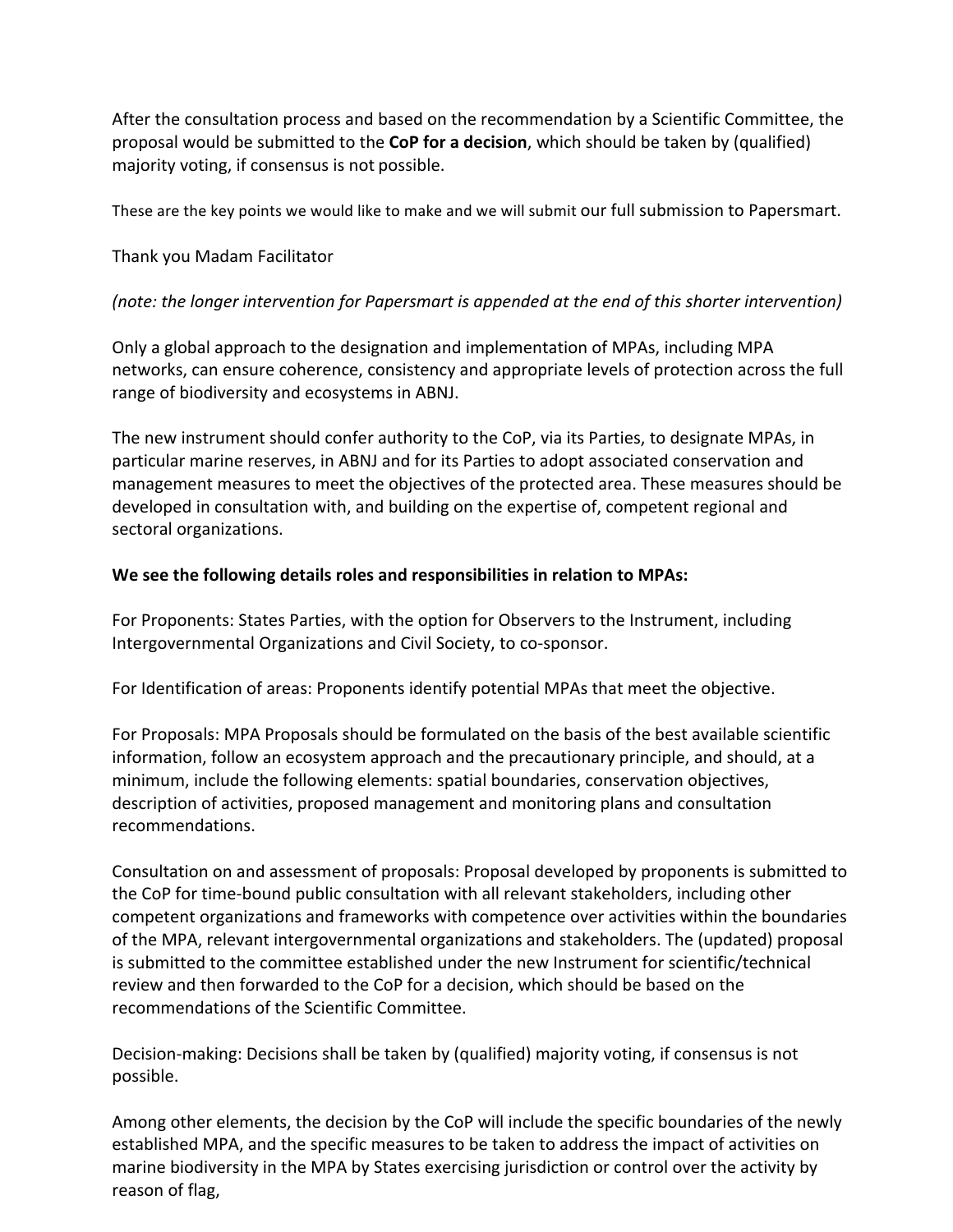nationality or beneficial ownership, or in which the proposed activity is organized or from which it proceeds; as well as a plan for monitoring, research and review.

### **Implementation:**

The responsibility to implement and ensure compliance with the MPA management measures should reside with the States exercising jurisdiction or control over the relevant activity by reason of flag, nationality or beneficial ownership, and the State in which the proposed activity is organized or from which it proceeds.

Parties shall also use their best efforts to ensure the adoption of appropriate complementary measures by competent regional or global bodies of which they are members.

Parties shall, individually or collectively, request non-Parties whose activities, vessels, or nationals operate in the protected areas to become Parties to the Instrument or to cooperate fully in the implementation of its measures.

#### **Monitoring:**

There should be regular monitoring and assessment of MPAs and associated management measures to ensure they are meeting their objectives.

#### **Reporting:**

Parties should report back annually to the CoP on the implementation of the MPA and its conservation and management measures.

The CoP should request competent sectoral/regional organizations to also report on progress in meeting the objectives of the MPAs. These reports should be made public in an expeditious timeframe.

#### **Assessment and Review:**

The committee established under the new Instrument for scientific/technical review should undertake a regular review, every 2–3 years, of the effectiveness of the MPA network in order to identify gaps and recommend amendments.

Upon advice by the committee established under the new Instrument for scientific/technical review, the CoP should review the effectiveness of the measures adopted pursuant to the management plan and progress in meeting the objective(s) of the protected area in order to inform any adaptation required to the management plan.

## **ABMTs:**

With respect to sectoral ABMTs, the Instrument should require that States, acting through existing regional and sectoral organizations, cooperate to coordinate and review their activities in order to enhance the long-term conservation and sustainable use of BBNJ in a manner that complements and supplements the global MPA network. Such bodies should adopt and implement measures based on global standards and criteria, and report on progress on a regular basis.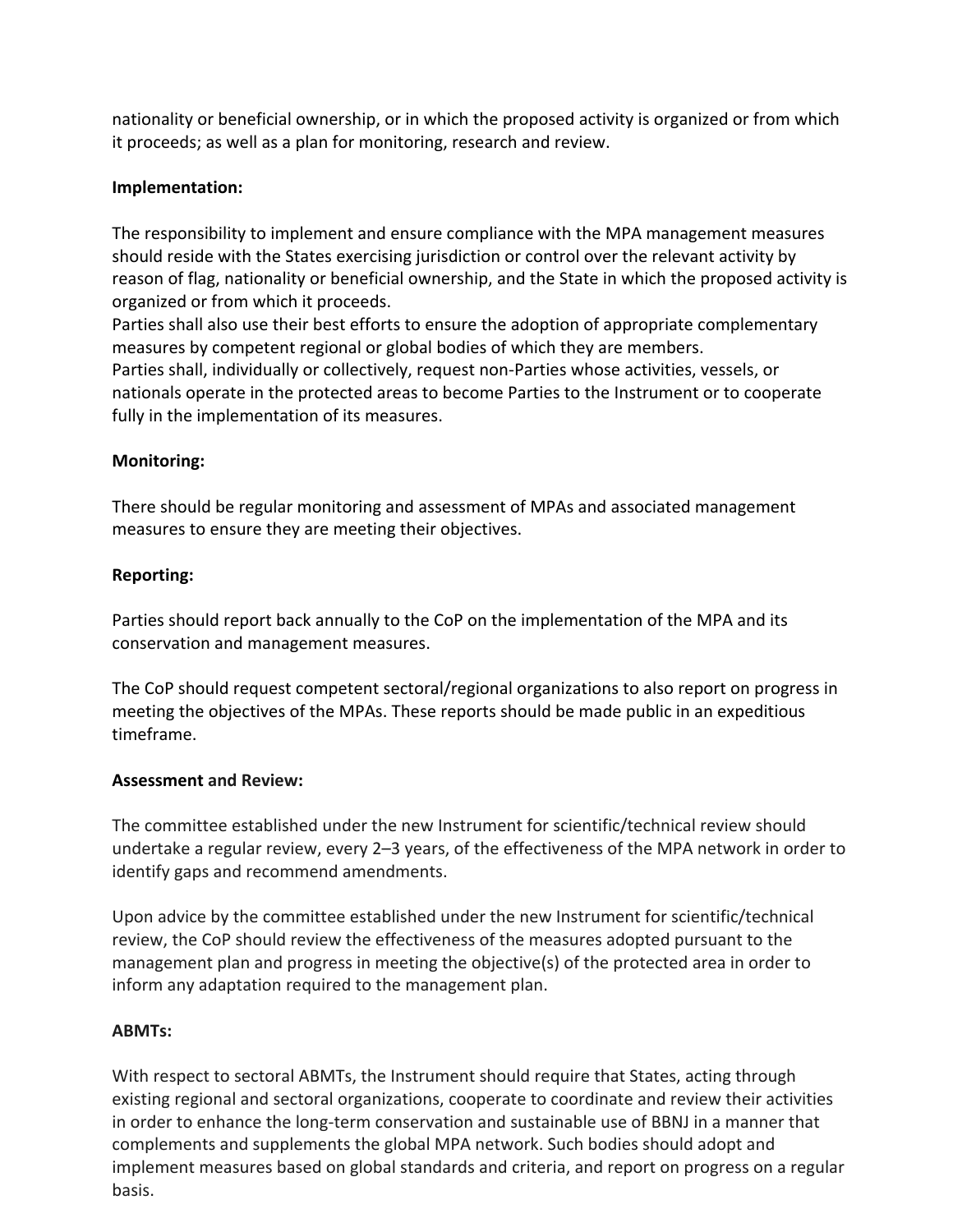Sectoral and regional approaches are no substitute for a global approach to MPAs, as such approaches would do little to move away from the status quo. The continuation of solely sectoral and regional approaches would not address the need for harmonized global standards, crosssectoral coordination and protection, or oversight.

## *ii.* What institutional arrangements would be included in the instrument to give effect to the *proposed allocation of roles and responsibilities under (i)?*

To be effective the new Instrument needs to be equipped with a robust institutional framework at the global level with decision-making, review and monitoring functions, including the power to designate marine reserves in ABNJ and adopt measures to protect them.

In particular such a framework should be composed of 1) a **Conference of the Parties** with decision- making, standard-setting, monitoring and review functions; 2) a **Secretariat** providing administrative and logistic support; 3) a **Scientific Committee** with recommendatory functions, composed of independent experts from different regions, including from existing scientific bodies and non-State nominated experts; 4) a Technical Committee to provide technical advice; 5) a **Compliance Committee** to facilitate compliance with the Instrument, including MPAs and management measures adopted therein; 6) a Dispute-settlement Mechanism, building on existing procedures under UNCLOS, to ensure effective implementation of the Instrument; 7) a **Clearing-house Mechanism** to facilitate sharing of information and 8) a **Financial Mechanism** to ensure effective implementation, especially by developing countries.

Such global arrangements could also be complemented by provisions for strengthening, coordinating and or creation of regional bodies focused on enhancing conservation and sustainable use of BBNJ at the regional level.

*iv.* Would the instrument also address how the possible approaches would apply to the different *types of area-based management tools?*

The Instrument should approach all ABMTs consistently, with the same principles and approaches.

## *4.3.1 Identification of areas*

*a). Taking into account possible approaches as indicated in 4.3 above, what process for the identification* of areas within which protection may be required, based on the best available scientific information, standards and criteria, would the instrument set out?

Proponents should identify potential MPAs that meet the objective described in 4.1. In addition, the committee established under the new Instrument for scientific/technical review should be tasked by the CoP to conduct a regular review of the effectiveness and ecological coherence of individual MPAs and the global MPA network in order to identify gaps and recommend amendments and/or areas that should be part of the network.

Sectoral and regional bodies should be requested to identify possible areas for protection based on international standards, guidelines and criteria.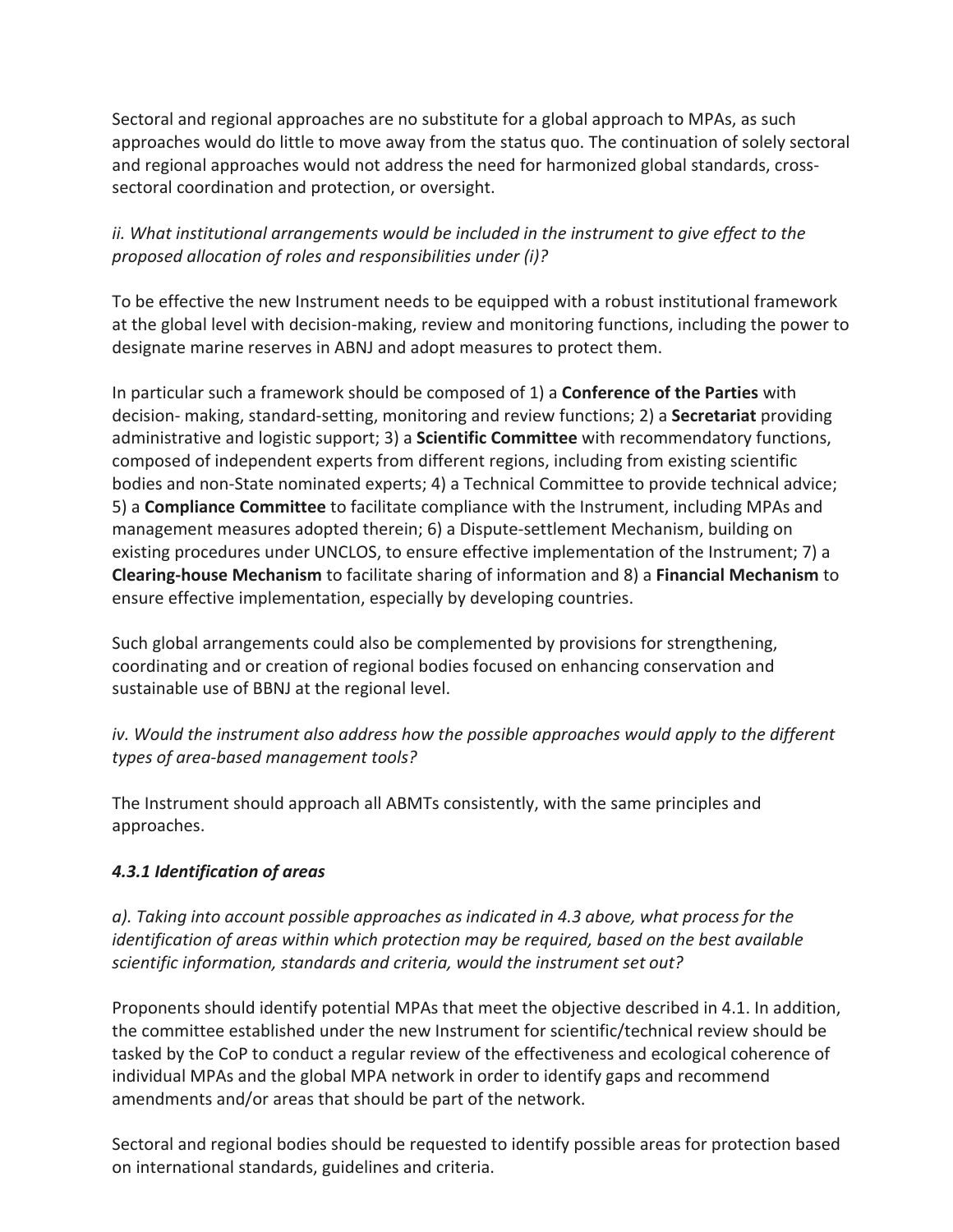b) Which standards and criteria, in addition to those included in Part III of the report of the *Preparatory Committee, would be included in the instrument?* How would existing criteria which *are utilized by relevant global, regional and sectoral bodies be taken into account?* 

MPA Proposals should be formulated on the basis of the best available scientific information, follow an ecosystem approach and the precautionary principle, and should, at a minimum, include the following elements:

- spatial boundaries of the proposed area;
- description of the characteristics and biodiversity and/or scientific values of the area and the sensitivity of the species/habitats concerned;
- the specific conservation objective(s) of the area and the necessary level of protection to achieve such objective(s);

- description of current and potential impacts of activities that are causing or may be expected to cause damage to the proposed area, either individually or in combination with other threats; - priority elements of a proposed management plan to achieve the conservation objectives, including activities that should be restricted, prohibited, or managed in the MPA or parts thereof; - a plan for the continuous monitoring and research of ecological processes, habitats, and population dynamics, as well as impact of human activities; and

identification of relevant competent bodies that have been and should be consulted with respect to monitoring, reporting and review.

The Instrument should be open-ended to adapt to changing conditions and the best available science, taking into account the precautionary approach.

It is important to take into account the approach utilized in CCAMLR and select MPAs according to the application of objectives, rather than criteria. https://www.ccamlr.org/en/measure-91-04-2011.

# How much detail would the instrument include in setting out the standards and criteria?

The Instrument should aim at flexibility while adopting best international practices and standards consistent with the best available science, taking into account the precautionary approach. See response to (b) above with respect to applying objectives rather than criteria.

## *Would the instrument provide for the possibility of reviewing and/or updating the standards and criteria?*

Yes. In addition to including a list of objectives and/or standards and criteria, the Instrument should require that the CoP adopts best international practice and standards consistent with the best available science, taking into account the precautionary approach. The instrument should provide for a mechanism to undertake periodic reviews of its effectiveness in achieving its objectives, including:

The Instrument should provide for systematic follow-up and review at the various levels, namely:

A holistic, multi-year transparent review by States Parties on the implementation of the Instrument and its effectiveness.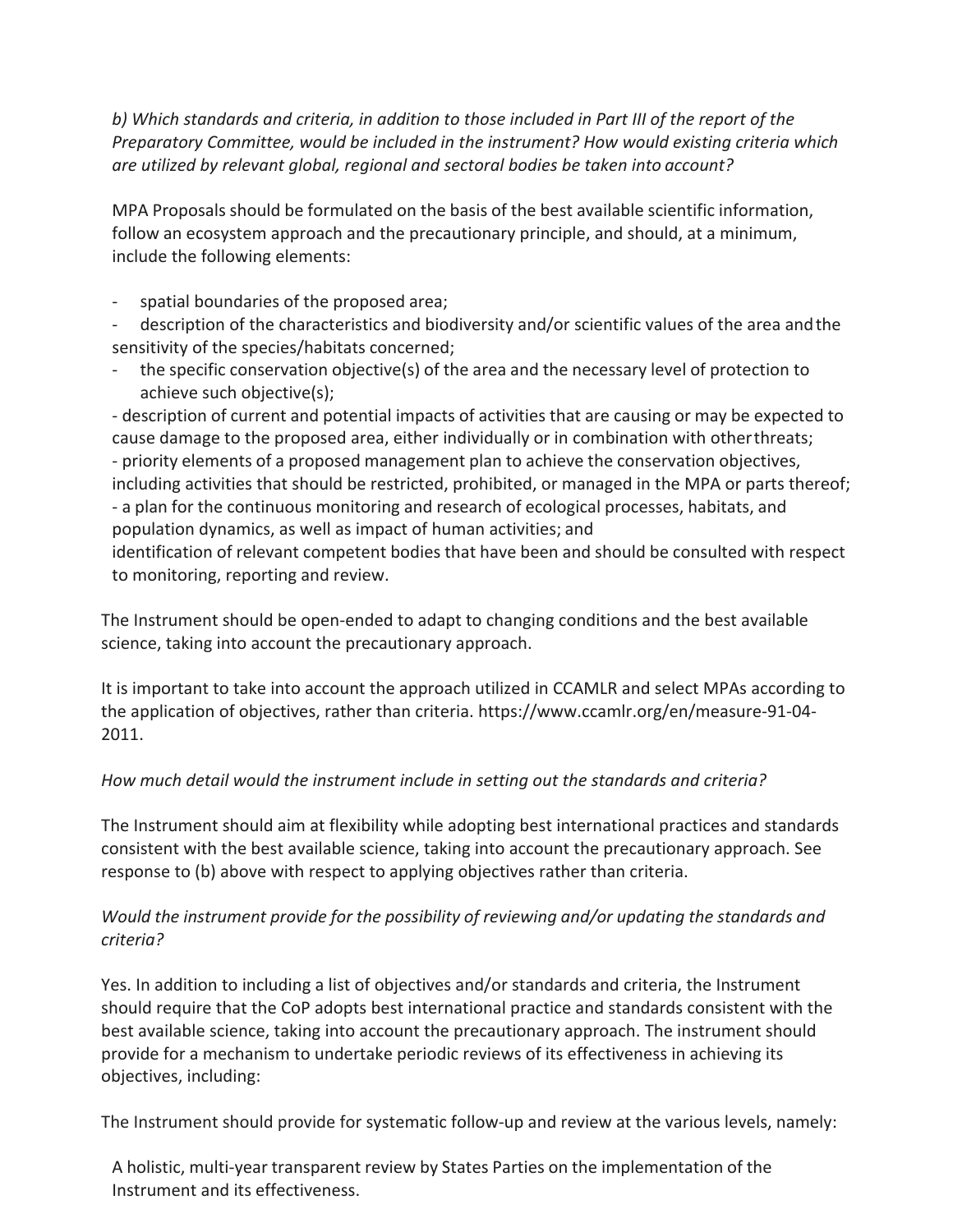Periodic reporting by State Parties on the establishment or strengthening of national and regional action/regulatory regimes;

A review of the mechanisms established under the agreement to ensure effective implementation; and

Annual submission of reports, data or other information by States, regional and sectoral organizations, international organizations and civil society groups including NGOs. Reports should be made publicly available and all interested stakeholders, including civil society, should have an opportunity to make comment on the reports.

## *4.3.2 Designation Process*

# *(i) Proposal*

*a*) Taking into account possible approaches indicated in 4.3 above, as well as the elements of *proposals related to marine protected areas, and other area-based management tools where*  relevant, included in Part III of the report of the Preparatory Committee, what other elements *would be included in the instrument? Elements to consider may include:* 

## *i. Who can make proposals?*

MPA Proposals should be put forward by States Parties, with the option for Observers to the Instrument, including Intergovernmental Organizations and Civil Society including NGOs, to cosponsor proposals.

## *ii. Who would the proposals be submitted to?*

The MPA Proposal would be submitted to the Secretariat, which will distribute it (via website, email to member states, etc.) to relevant States, regional and sectoral international organizations, stakeholders and the general public for time-bound consultation.

# *iii.* The content of the proposals, including the duration of the proposed measure.

MPA Proposals should be formulated on the basis of the best available scientific information, follow an ecosystem approach and the precautionary principle, and should, at a minimum, include the following elements:

spatial boundaries of the proposed area;

description of the characteristics and biodiversity and/or scientific values of the area and the sensitivity of the species/habitats concerned;

the specific conservation objective(s) of the area and the necessary boundaries, restrictions and spatial extent of protection to achieve such objective(s);

description of current and potential impacts of activities that are causing or may be expected to cause damage to the proposed area, either individually or in combination with other threats;

priority elements of a proposed management plan to achieve the conservation objectives, including activities that should be restricted, prohibited, or managed in the MPA or parts thereof;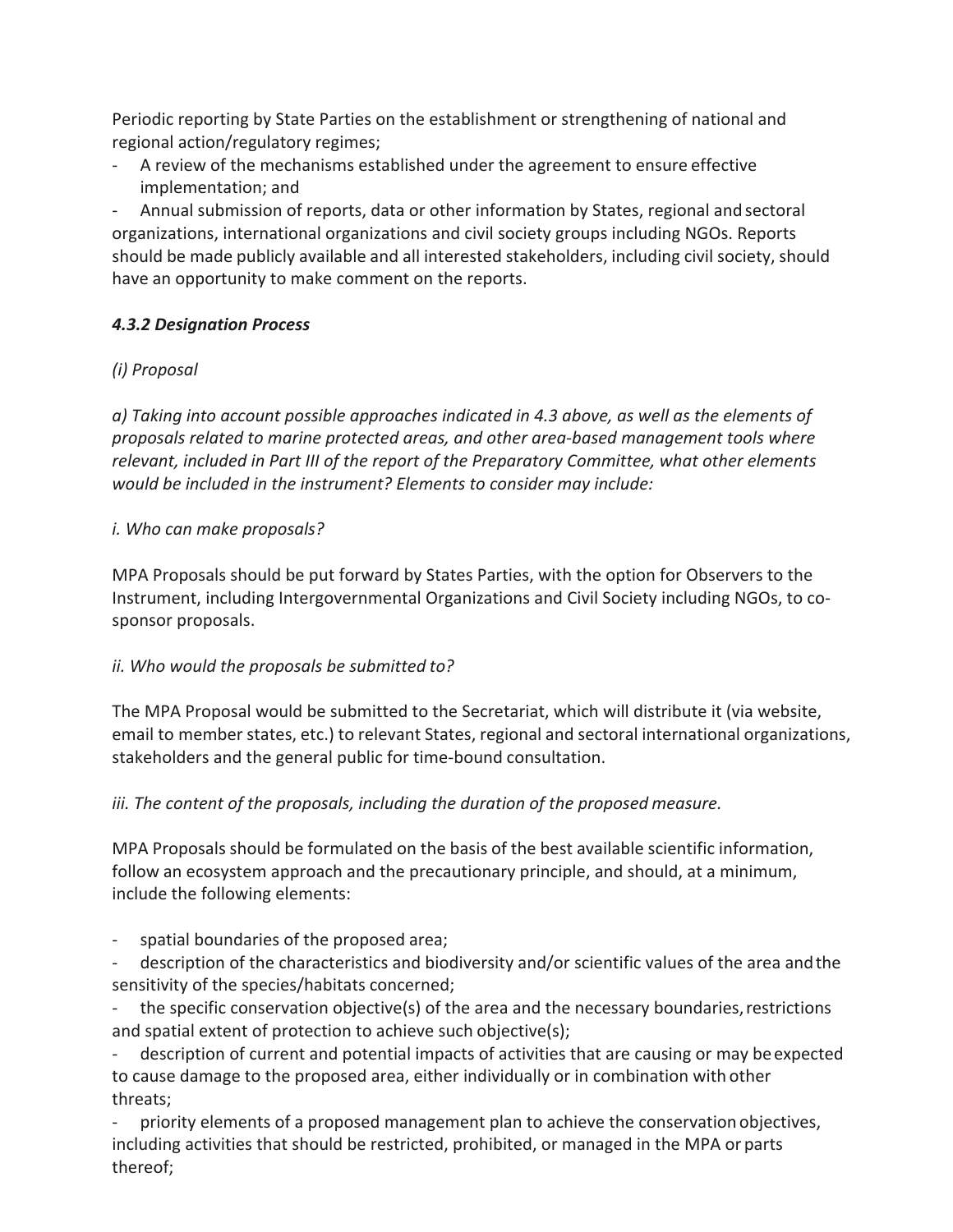a plan for the continuous monitoring and research of ecological processes, habitats, population dynamics as well as impact of human activities;

identification of relevant competent bodies that have been and should be consulted; and a plan for review, monitoring and compliance.

HSA believes that it would not be appropriate for the proposal to indicate the duration of proposed measures. However, upon advice from the Scientific Committee, the CoP should review the effectiveness of the measures adopted pursuant to the management plan and progress in meeting the objective(s) of the protected area in order to inform any required adaptation to the management plan.

## *(ii) Consultation on and assessment of the proposal.*

*Taking into account possible approaches as indicated in 4.3 above, would the instrument specify the stakeholders who would be involved in the coordination and consultations process? If so, which stakeholders would be included?*

Stakeholders would include competent organizations and frameworks with jurisdiction over activities within the boundaries of the proposed MPA, relevant intergovernmental organizations, adjacent coastal States, civil society, academia, scientific bodies, indigenous peoples and local communities, the general public and any other relevant stakeholders.

*What modalities for coordination and consultations on the proposal would be included in the instrument?*

HSA suggests the following 3-step consultation process:

## **Step 1.**

**1a.** A proposal developed by proponent(s) identified in 4.3.2 (i) is submitted to the Secretariat, which publicly distributes it to relevant stakeholders and the general public [identified in 4.3.2 (ii) b].

**1b**. All comments, including those of competent organizations consulted under Step 1, are made public on a website as they are received.

**1c.** Proponent(s) respond to public consultation and, if appropriate, revise(s) the proposal within a specific time frame.

**Step 2.** The (updated) proposal is submitted to the committee established under the new Instrument for scientific/technical review.

**2a.** If, after taking into account all inputs gathered during the public consultation, the response by any of the competent organizations or individuals that have been consulted in accordance to Step 1 is considered inadequate, including with regards to extent, boundaries and appropriate measures for protection, or if any of such competent organizations do not respond, the committee established under the new Instrument for scientific and technical review should recommend more effective measures for adoption by the CoP.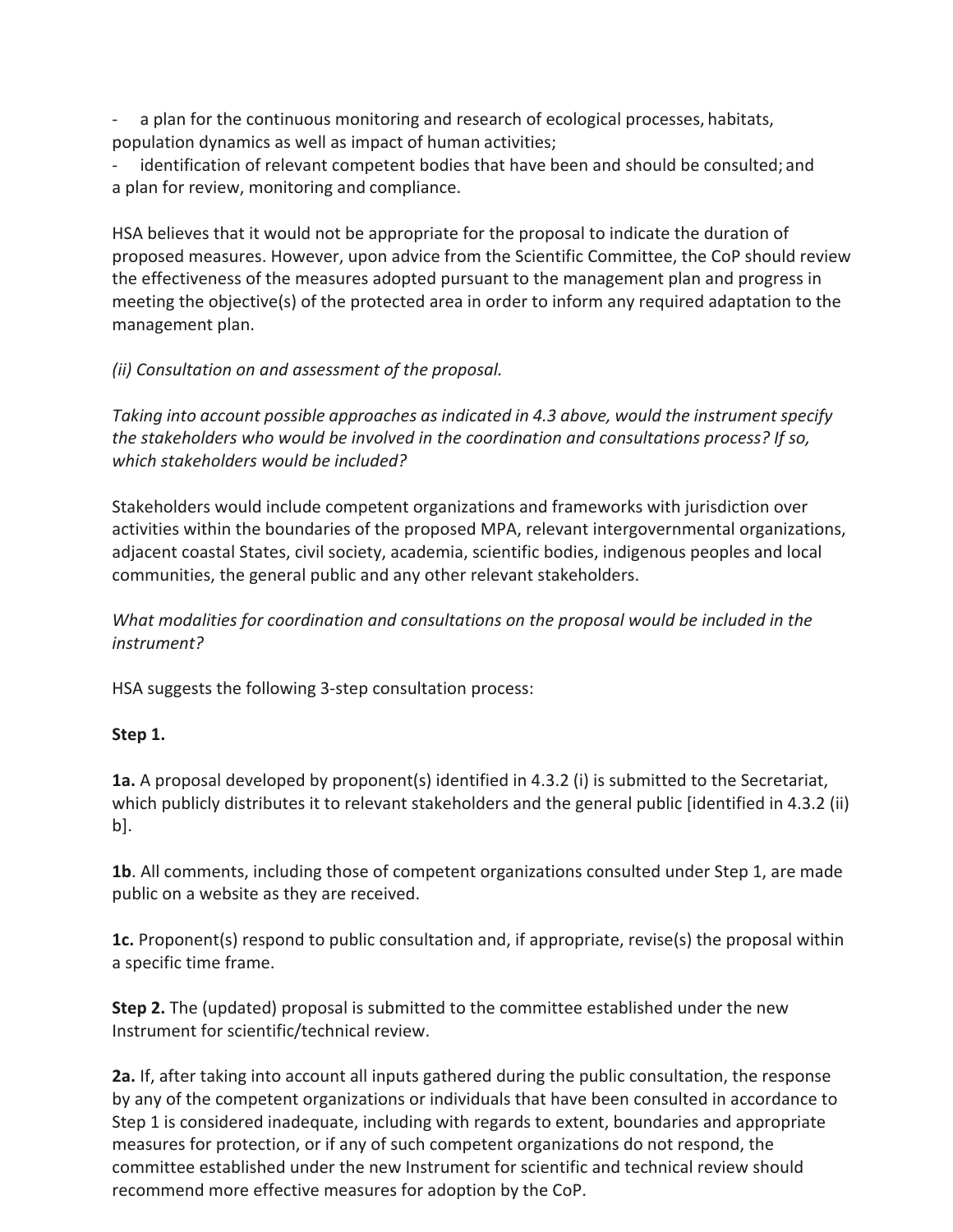**Step 3.** After the proposal has been reviewed by the committee established under the new Instrument for scientific /technical review, the proposal, along with the scientific review and recommendations, public comments, and responses to public comments, is forwarded to the CoP for a decision.

During the consultation period, States should refrain from authorizing or permitting activities under their jurisdiction or control that might undermine the proposed protected area.

## *What modalities for the provision of scientific advice on the proposal would be included in the instrument?*

See Step 2 above. The scientific/technical review process could include the establishment of a independent scientific experts from all geographic regions and with different expertise, to undertake pool of research, review proposals and draft advice and/or recommendations.

From the pool, independent scientists could be nominated to sit on the committee, while others could conduct a peer review of the advice before submission to the CoP. They should also undertake scoping activities when necessary.

## *(iii) Decision-making.*

*Taking into account possible approaches as indicated in 4.3 above, with respect to decisionmaking and institutional set up:*

*What modalities for decision-making on matters related to area-based management tools,* including marine protected areas, would be specified in the instrument?

Based on scientific review and the outcome of the consultation process (see p. 3 above), the Parties, acting via a CoP, will designate the MPA, including: spatial boundaries;

conservation objectives and the necessary protections to achieve such objectives, including the designation of no-take areas;

a management plan that specifies activities to be prohibited along with associated management measures for vessels/nationals/activities under their jurisdiction or control to address the impact of activities on marine biodiversity in the area; and a plan for monitoring, research and review and compliance.

At the same time, the CoP will recommend that other competent organizations adopt complementary measures to meet the objective(s) of the area.

Decisions by the CoP should be taken by (qualified) majority voting, if consensus is not possible. For the Scientific Committee if consensus is not possible, the report containing advice and recommendations to the CoP should include all views advanced on the matter considered.